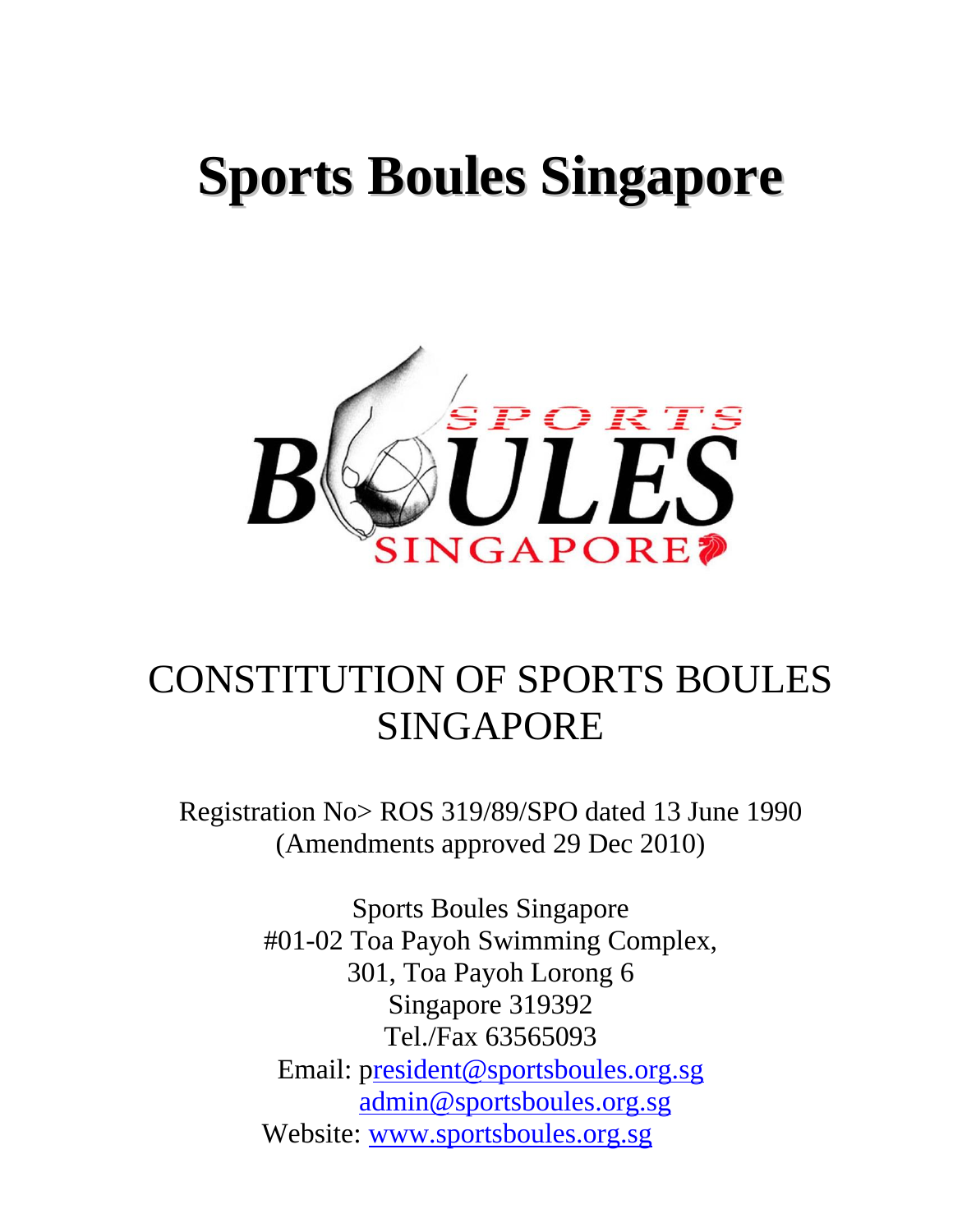

### **CONSTITUTION OF SPORTS BOULES SINGAPORE**

#### **1. Name**

1.1 The association shall be known as "Sports Boules Singapore".

#### **2. Place of Business**

2.1 Its place of business shall be #01-02 Toa Payoh Swimming Complex, 301 Toa Payoh Lorong 6, Singapore 319392 or such other address as may subsequently be decided upon by the Committee and approved by the Registrar of Societies.

#### **3. Objects**

- 3.1 Its Objects are:
	- (a) To promote the Sports of Petanque and Sports Boules in the Republic of Singapore so as to advance the health of all who play the games.
	- (b) To do all things complementary or incidental to attain the above.
	- (c) To promote relations and exchanges with similar organisations outside Singapore.
	- (c) To develop the knowledge and skill of local Petanque andSports Boules players to International standard.

#### **4. Affiliate Membership**

- 4.1 Affiliate Membership is open to all community centres, residents committees, and any other organized groups in Singapore. Organisations which are granted membership shall be known as "Affiliate".
- 4.2 Any organization wishing to join the Federation should submit his organisation's name on a prescribed form to the Honorary Secretary. The application will be presented to the Executive committee forthcoming meeting for approval. The Committee shall decide whether to approve the organisation's application. A copy of the constitution of the Federation shall be provided to every approved organization which has paid its first affiliation fee.
- 4.3 An affiliation fee of S\$50.00 per annum is payable to the Federation in the month of January each year. Payment should be made in organisation's cheque. New membership should be made in organisation's cheque within one (1) week upon approval.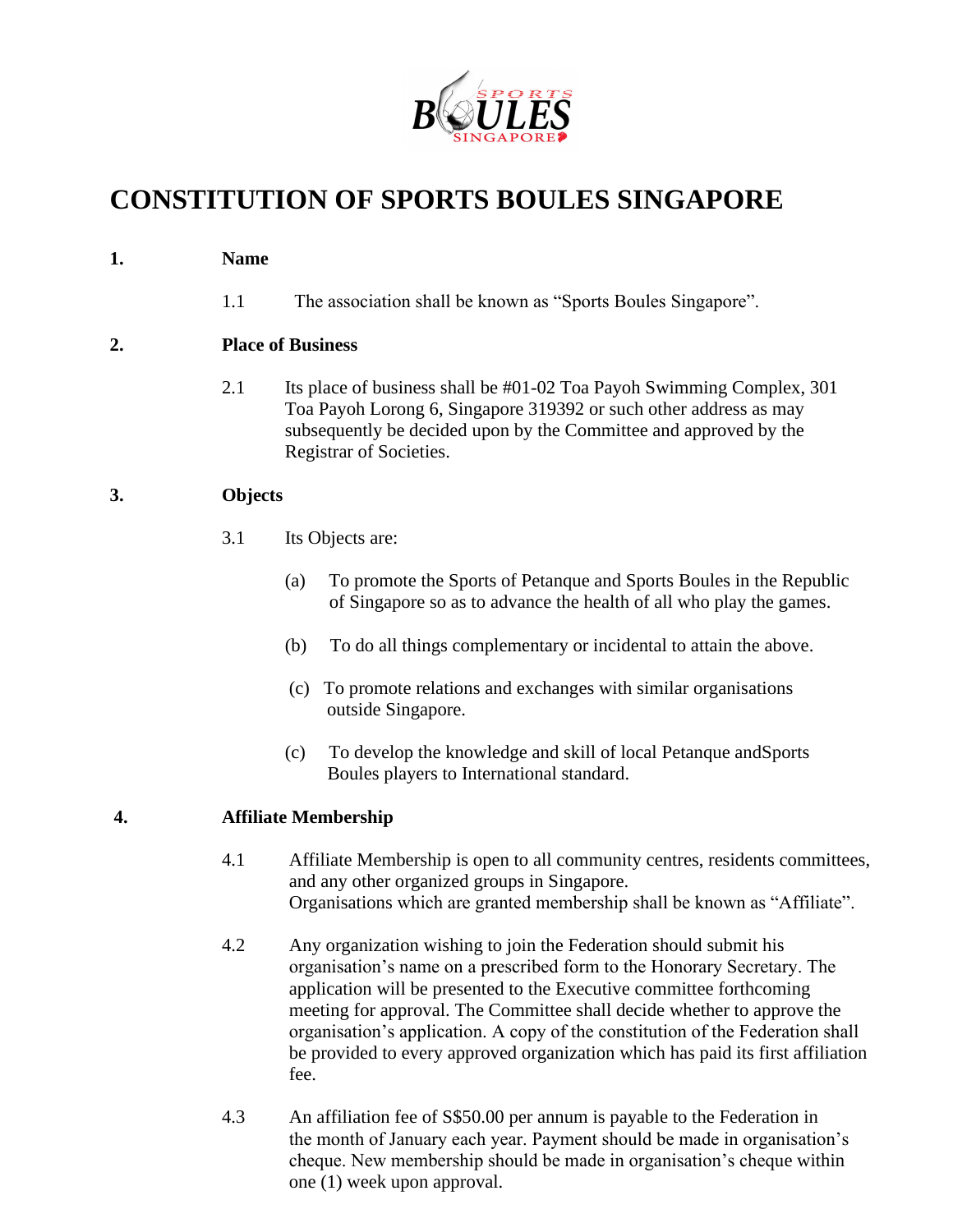- 4.4 The annual affiliation fees may only be varied by a general meeting of the members. Any special subscription for a particular purpose may only be raised from members with the consent of a general meeting of the members.
- 4.5 All members of an affiliate organization shall be entitled to participate in the activities of the Federation but each affiliate shall have one (1) representative and be given one (1) vote at a General Meeting. Voting rights shall be given to affiliates with at least one (1) year of active membership.
- 4.6 Affiliate members who do not pay for their subscription for the year will be deem as "non members" and have to reapply to be a member subject to the approval of the Executive Committee.

#### **5. Individual Membership**

- 5.1 Individual Membership is open to any person residing in Singapore who are interested in the sport of Petanque and/or Sport Boules regardless of sex, race, religion and who ever are above 30 years of age. The Federation shall have an unlimited number of individual members. Individual members shall not have any voting rights.
- 5.2 A person wishing to join the Federation should submit his name on a prescribed form to the Honorary Secretary. All applications shall be approved by the Executive committee at the forthcoming meeting. A copy of the constitution of the Federation shall be provided to every approved applicant who has paid his entrance and subscription fee for the year.
- 5.3 An entrance fee of S\$5.00 is payable within two weeks of election to membership in default of which membership may be cancelled by order of the committee.
- 5.4 An annual subscription of S\$24.00 per annum shall be paid by all members to the Honorary Secretary by January of each year.
- 5.5 Individual members above the age of 60 shall pay only half the entrance fee and monthly subscription.

#### **6. Junior Membership**

- 6.1 Junior Membership is open to any person below 18 years old and residing in Singapore who is interested in the sport of Petanque and/or Sport Boules regardless of sex, race and religion. Junior members shall not have any voting rights.
- 6.2 Junior members do not have to pay an entrance fee but shall pay an annual subscription of S\$12.00 per annum.
- 6.3 On attaining the age of 18 years a junior member would be required to apply for an Individual membership.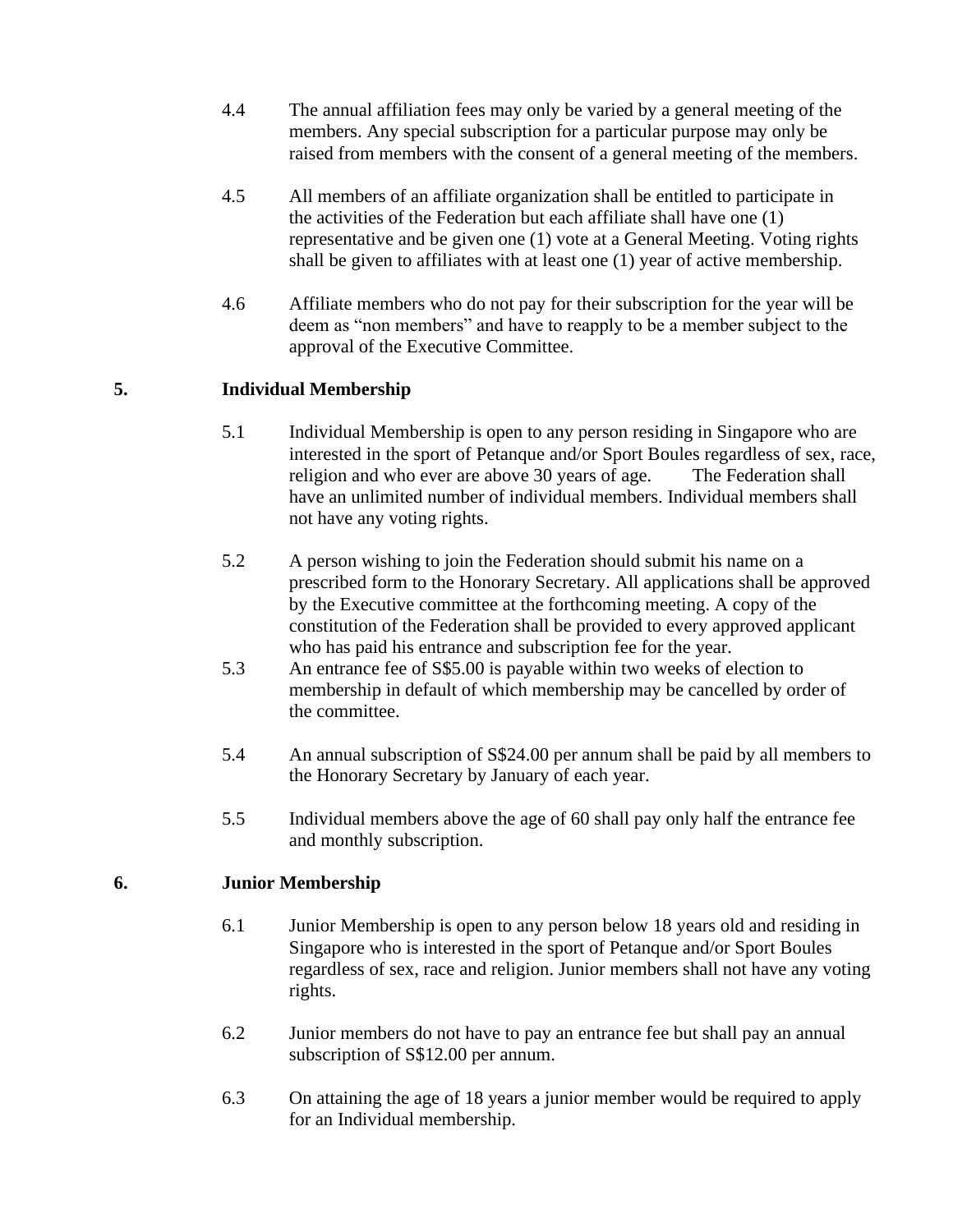#### **7. Youth Membership**

- 7.1 Youth membership is open to any person from 18 years to 30 years residing in Singapore who is interested in the sports of Petanque and/ or sport boules. Youth members shall not have any voting rights.
- 7.2 A youth wishing to join the Federation should submit his name on a prescribed form to the Honorary Secretary. All applications shall be approved by the Executive Committee at the forthcoming meeting. A copy of the constitution of the Federation shall be provided to every approved applicant who has paid his entrance and subscription fee for the year.
- 7.3 An entrance fee of S\$5.00 is payable within two weeks of election to membership in default of which membership may be cancelled by order of the Committee.
- 7.4 An annual subscription of S\$24.00 per annum shall be paid by all members to the Honorary Secretary by January of each year.

#### **8. Life Membership**

- 8.1 Life membership is open to any person residing in Singapore who is interested in the sports of Petanque and/ or sport boules.
- 8.2 Life members will enjoy similar privileges as Individual Members. However, life members shall not have voting rights.
- 8.3 Life members would be required to pay a one time payment of S\$200.00 within two weeks of election to Life Membership.

#### **9. Patrons to the Federation**

9.1 The Committee as it thinks fit and appropriate may invite individuals to serve as Patrons to the Federation. These patrons shall be entitled to all the privileges of the Federation.

#### **10. Supreme Authority and General Meetings.**

- 10.1 The supreme authority of the Federation is vested in a general meeting of the members presiding over by the President. At least one quarter of the total affiliate memberships of the Federation present at a general meeting shall form a quorum.
- 10.2 The Annual General Meeting will be held in June each year but election of office bearers will be held once in every two years. At other times an extraordinary general meeting must be call by the President, on the request in writing of one-fifth of the affiliates and this may be called at any time by the order of the committee.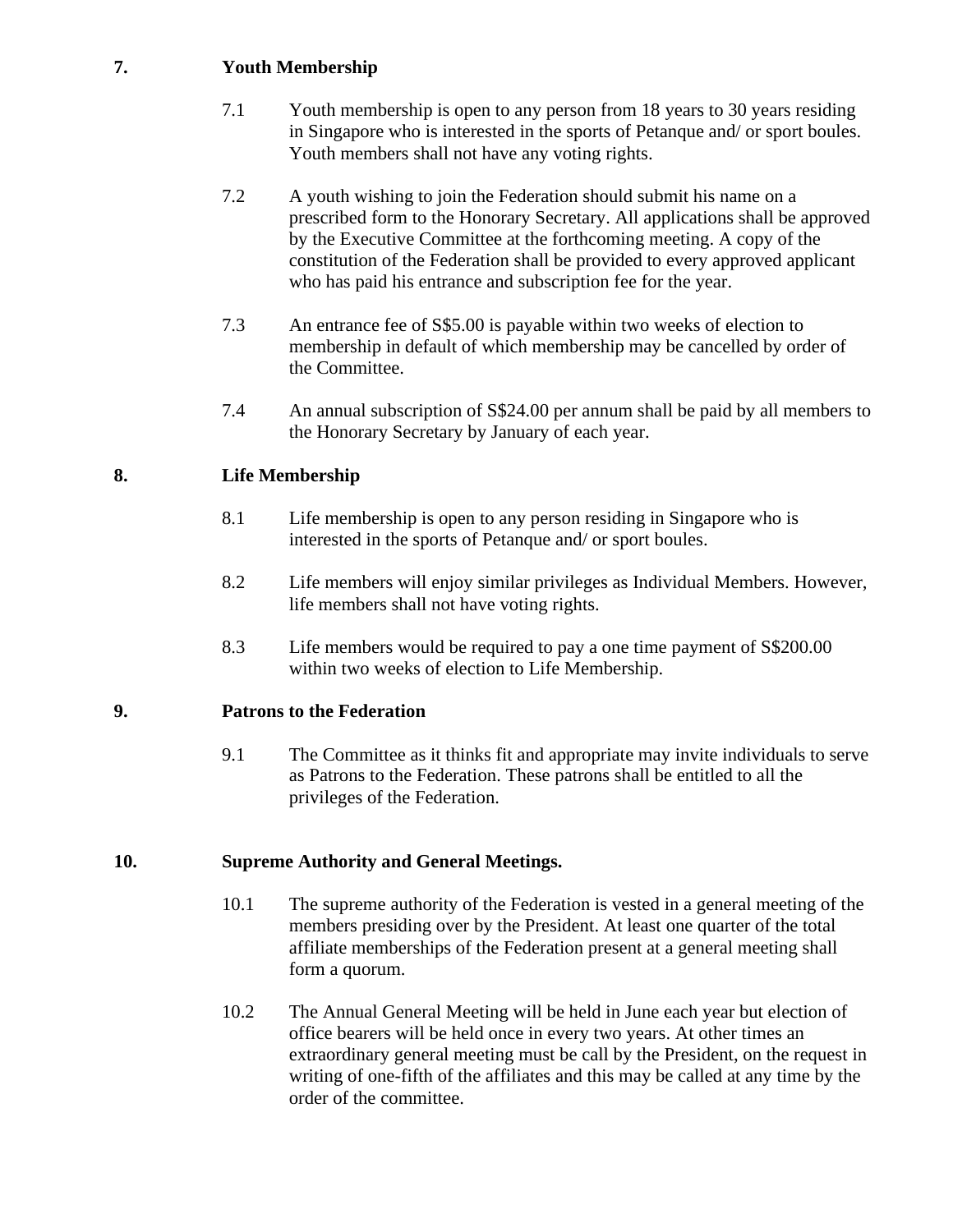- 10.3 At least two weeks' notice will be given of an Annual General Meeting and at least ten days' notice of any other general meeting and particulars of its agenda will be given to members four days in advance of the meeting. The following points will be considered at the Annual general Meeting.-
	- (a) The previous financial year's account and reports of the committee.
	- (b) The election of office-bearers and Honorary Auditors if applicable.

Any member who wishes to place an item on the agenda of the Annual General Meeting may do so provided he gives notice to the Honorary Secretary ten days before the meeting is due to be held.

10.4 In the event of there being no quorum, the meeting shall be adjourned for half an hour and should the number then present be insufficient to form a quorum, those present shall be considered a quorum, but they shall have no power to alter, amend or make additions to any of the existing rules.

#### **11. Management and Committee**

- 11.1 A committee consisting of the following shall be elected once in every two years at the Annual General Meeting by voting members present:-
	- (a) A President (b) 1st Vice President (c) 2nd Vice President (d) An Honorary Secretary (e) An Assistant Honorary Secretary (f) An Honorary Treasurer (g) An Assistant Honorary Treasurer (h) Four (4) to Eight (8) Committee Members
- 11.2 Names for the above offices shall be proposed and seconded at the Annual General Meeting and election will follow on a simple majority vote of the affiliates. All offices may be re-elected to the same or related position term after term with the exception of the Honorary Treasurer and Assistant Treasurer who are not eligible for re-election for 2 consecutive terms. Further re-appointment to the position can be considered after a lapse of at least one year.
- 11.3 A Management Committee Meeting shall be held at least once every three months after 14 days' notice to Committee Members. The President may call a Committee meeting at any time by giving 10 days' notice. At least one quarter of the Committee members must be present for its proceedings to be valid. Any members of the Committee absenting himself for three meetings consecutively without satisfactory explanations shall be deemed to have withdrawn from the Committee, and a successor may be co-opted by the Committee to serve until the next Annual General Meeting. Any changes in the committee shall be notified to the Registrar of Societies and the Commissioner of Charities within two weeks of the change.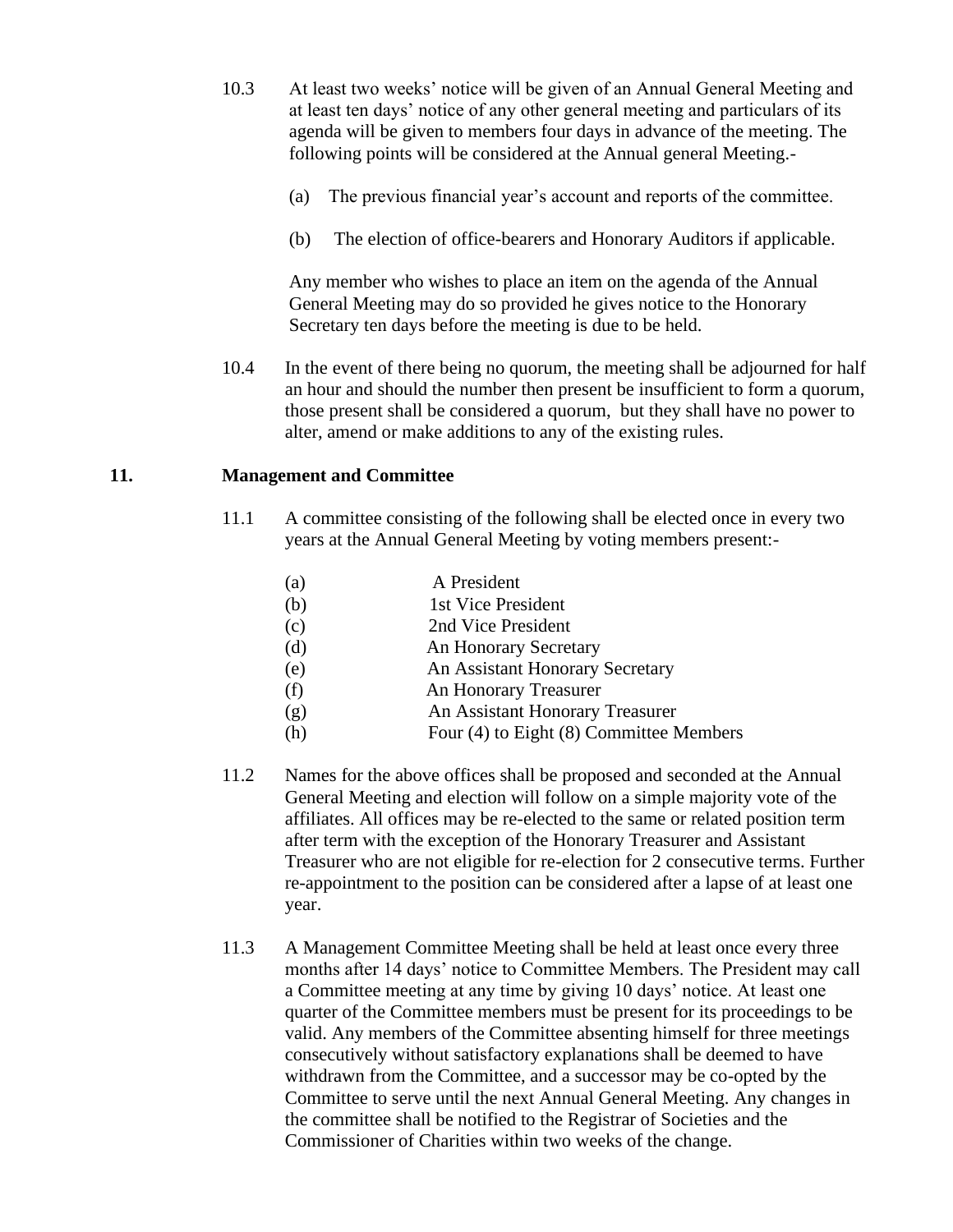- 11.4 The duty of the Committee is to organize and supervise the daily activities of the Federation and to make decisions on matters affecting its running when the general meeting is not sitting. It may not act contrary to the expressed wishes of the general meeting without prior reference to it and always remains subordinate to the general meetings.
	- 11.5 The Committee has power to authorize the expenditure of a sum not exceeding \$3,000 per month from the Federation's funds for the Federation's purposes.
- 11.6 The majority of the Management Committee should ideally be Singaporeans and preferably, the Management Committee member should not be an immediate family member related by blood or marriage to any other Management Committee Member. (In any event, not more than half of the Committee shall be family members related by blood or marriage.
- 11.7 The Management Committee member has the duty to declare any business, commercial and/or personal interests that may directly relate to the Sport or management of the Association at the earliest possible opportunity to the Management Committee upon his appointment and subsequently as and when they arise.

#### **12. Duties of Office-bearers**

- 12.1 The duties of the office-bearers are as follows:-
	- (a) The President shall act as chairman at all general and committee meetings. He shall also represent the Federation in its dealings with outside persons.
	- (b) The 1st Vice President shall assist the President and deputize for him in his absence. He shall assist the Federation in promotion of Petanque and/or sport boules in the National and International level. He shall be in charge of publicity concerning the sport of petanque and sport boules in Singapore and overseas.
	- (c ) The 2nd Vice President shall assist in the promotion of Petanque to the youth in the schools and community clubs and any organized groups. He shall assist the President and shall deputise for the President and 1st Vice President in their absence. He shall be in charge of youth development programme and oversees the training of youth.
	- (d) The Honorary Secretary shall keep all records except financial, of the Federation and shall be responsible for their correctness. He will keep minutes of all general and committee meetings. He shall maintain an up-to-date register of members at all times.
	- (e) The Assistant Honorary Secretary shall assist the Secretary in his duties.
	- (f) The Honorary Treasurer shall keep all funds and collect and disburse all money on behalf of the Federation and shall keep an account of all monetary transaction and shall be responsible for their correctness. He is authorized to expend up to \$200.00 per month for petty expenses on behalf of the Federation. He will not keep more than \$100.00 in the form of cash and money in excess of this will be deposited in bank to be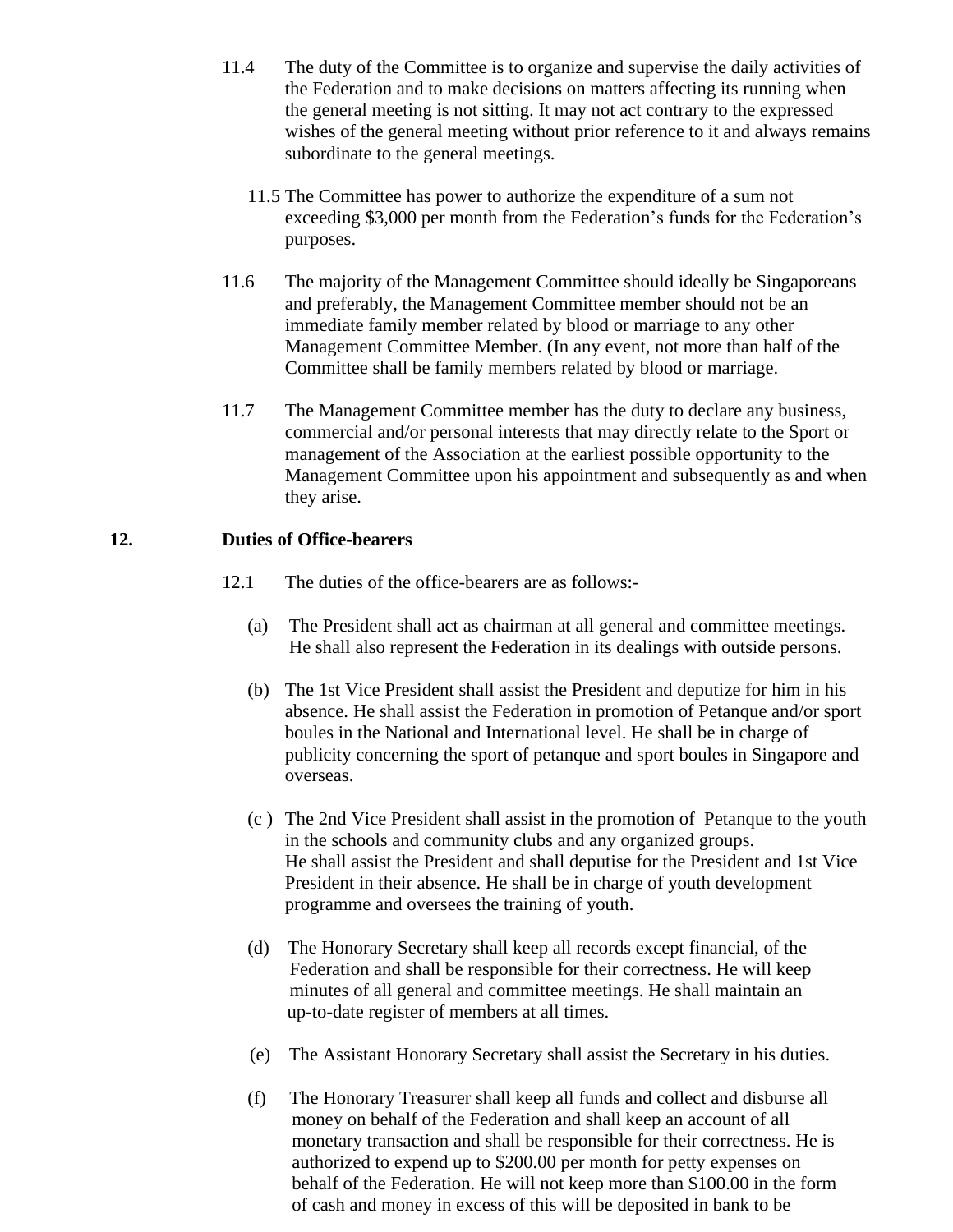named by the Committee. Cheques, etc. for withdrawals from the bank will be signed by the President or Secretary in addition to the Treasurer.

- (g) The assistant Honorary Treasurer shall assist the Treasurer in his duties.
- (h) The ordinary committee members shall assist in the general administration of the Federation and perform any duties assigned by the committee.

#### **13. Audit and Financial Year**

- 13.1 Two voting members not members of the committee will be elected as Honorary Auditors at the alternate Annual General Meeting and will hold office for a term of two years only and shall not be re-elected for consecutive terms. They will be required to audit each financials year's accounts and present a report of the Accounts at the Annual General Meeting. They may be required by the President to audit the Federation's accounts for any period within their tenure of office at any date and make a report to the committee.
- 13.2 The Financial year shall be from 1st April to 31st March of each year.

#### **14. Prohibitions**

- 14.1 Gambling of any kind and the playing of paikow or mahjong, whether for stakes or not, is forbidden on the Federation's premises. The introduction of materials for gambling or drug taking and of bad characters into the premises is prohibited.
- 14.2 The funds of the Federation shall not be used to pay the fines of members who have been convicted in court.
- 14.3 The Federation shall not engaged in any trade union activity as defined in any written law relating to trade unions for the time being in force in Singapore.
- 14.4 The Federation shall not attempt to restrict or interfere with trade or make directly or indirectly any recommendation to, any arrangement with its member which has the purpose or is likely to have the effect of fixing or controlling the price or any discount, allowance or rebate relating to any goods or services to be supplied by them.
- 14.5 The Federation shall not hold any lottery, whether confined to its members or not, in the name of the Federation or its office-bearers, Committee or members.
- 14.6 The Federation shall not indulge in any political activity or allow its fund and/ or premises to be used for political purposes.
- 14.7 The Federation shall not raise funds from the public for whatever purpose without the prior approval in writing of the Registrar of Societies and other relevant authorities.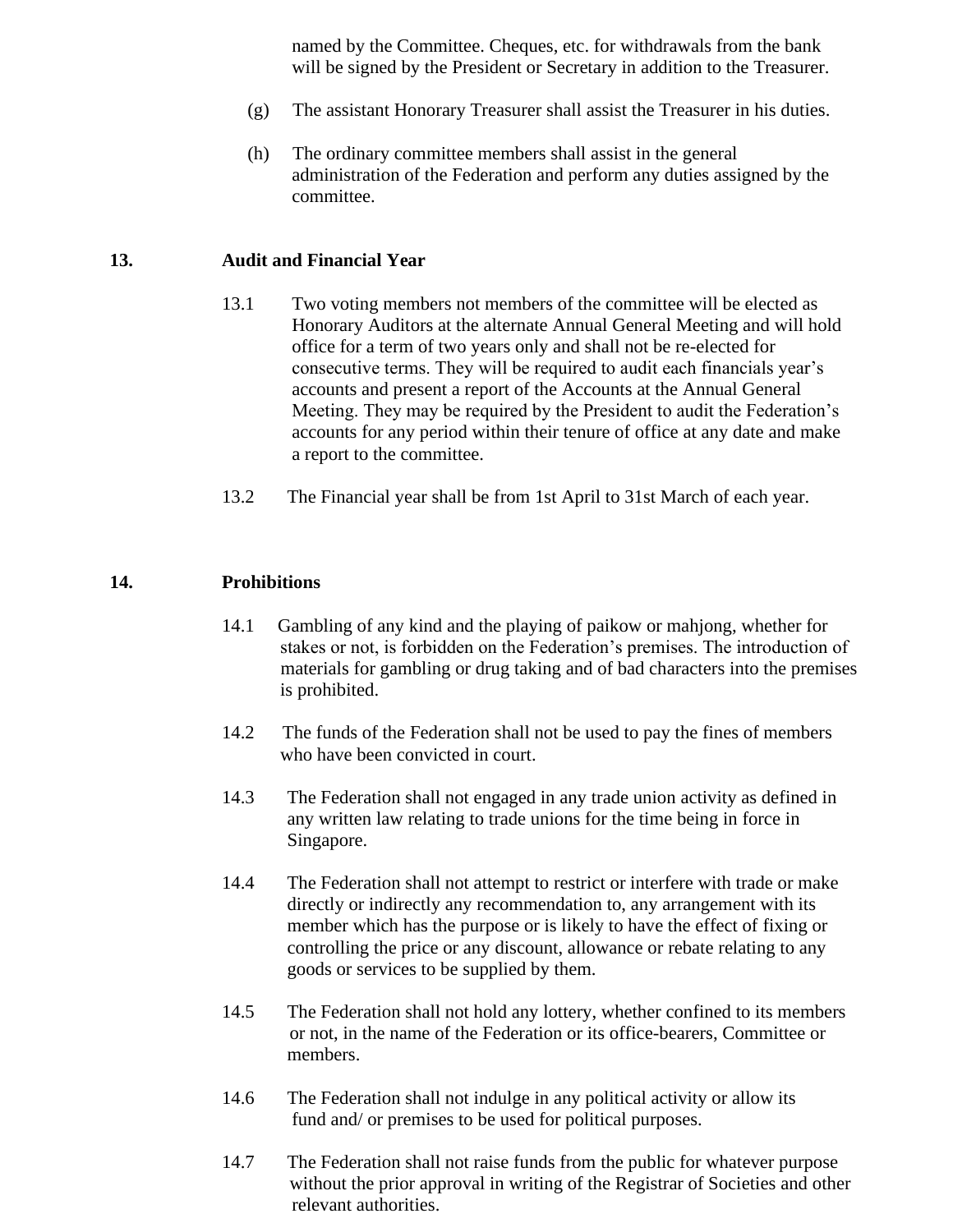#### **15. Amendments to Rules**

15.1 The Federation shall not amend its Constitution without the prior approval in writing of the Registrar of Societies and the Commissioner of Charities. No alterations or additions/deletions to this Constitution shall be passed except at a general meeting and with the consent of two/thirds (2/3) of the voting members present at the General Meeting.

#### **16. Interpretation**

16.1 In the event of any question or matter arising out of any point which is not expressly provided for in the rules, the Committee shall have power to use their own discretion. The decision of the Committee shall be final unless it is reversed at a general meeting of members.

#### **17. Dissolution**

- 17.1 The Federation shall not be dissolved, except with the consent of not less than 3/5 of the members of the Federation for the time being resident in Singapore expressed, either in person or by proxy, at a general meeting convened for the purpose.
- 17.2 In the event of the Federation being dissolved as provided above, all debts and liabilities legally incurred on behalf of the Federation shall be fully discharged, and the remaining funds shall be distributed to other charities or Institutions of a Public Character (IPCs) approved under the Charities Act.
- 17.3 Certificate of dissolution shall be given within seven days of the dissolution to the Registrar of Societies and the Commissioner of Charities.

Certified Correct

Anthony Peter Ho President

\_\_\_\_\_\_\_\_\_\_\_\_\_\_\_\_\_\_\_\_\_\_\_

\_\_\_\_\_\_\_\_\_\_\_\_\_\_\_\_\_\_\_\_\_\_\_